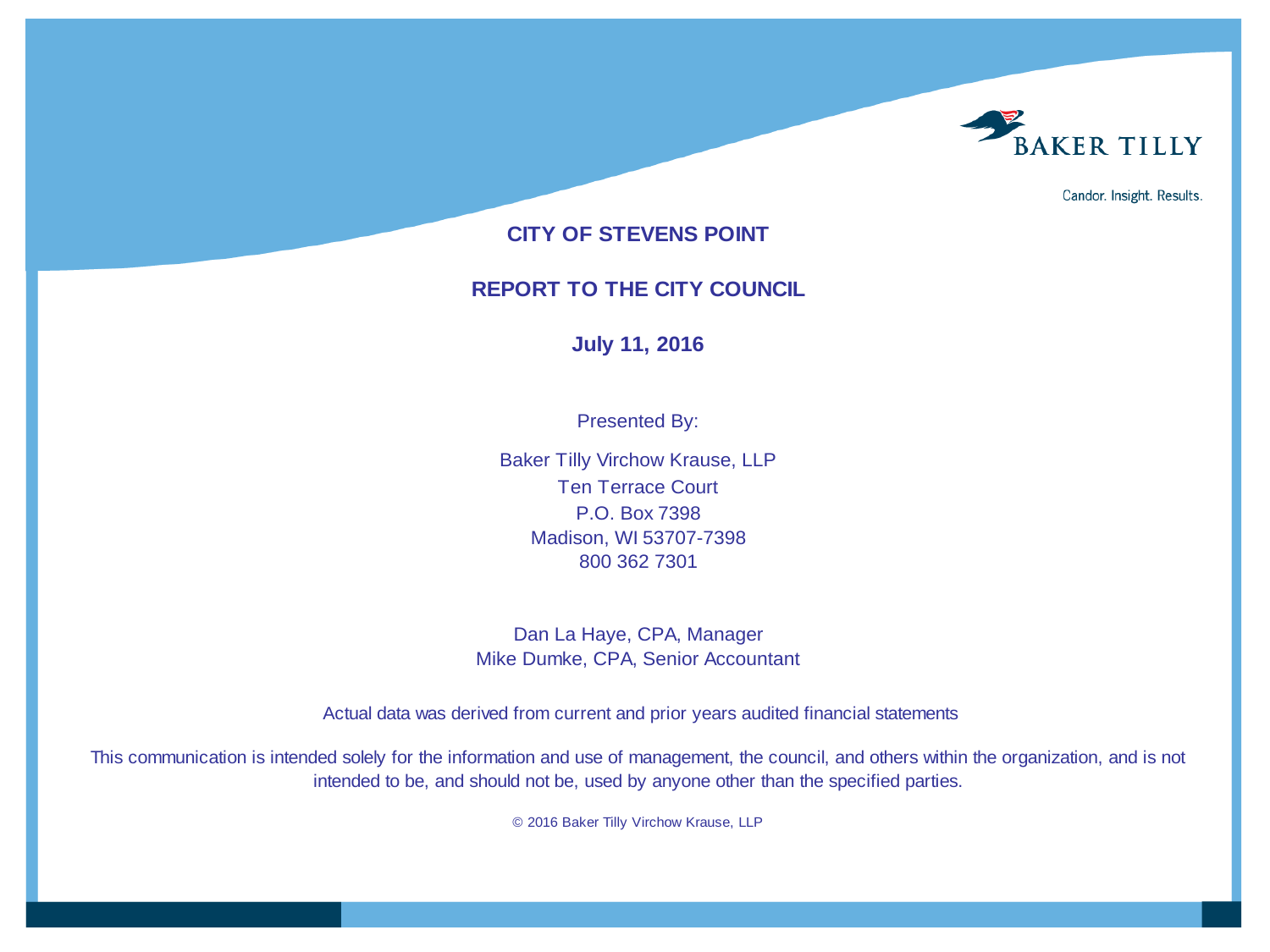## **2015 FINANCIAL STATEMENT HIGHLIGHTS CITY OF STEVENS POINT**

### **GENERAL FUND - NET CHANGE IN FUND BALANCE**

|                                |                     | 2015 |                | <b>Favorable</b> |
|--------------------------------|---------------------|------|----------------|------------------|
|                                | <b>Actual</b>       |      | <b>Budget</b>  | Variance         |
| <b>Total Revenues</b>          | \$<br>21,305,423 \$ |      | 20,812,796 \$  | 492,627          |
| <b>Other Financing Sources</b> | 996,673             |      | 1,071,200      | (74, 527)        |
| Less: Expenditures             | (20, 339, 257)      |      | (21, 730, 766) | 1,391,509        |
| Less: Other Financing Uses     | (405,000)           |      | (225,000)      | (180,000)        |
| Net Change in Fund Balance     | 1,557,839           |      | (71, 770)      | 1,629,609        |
| Fund Balance Beg. of Year      | 18,362,801          |      | 18,362,801     |                  |
| Fund Balance End of Year       | \$<br>19,920,640    | \$   | 18,291,031     | \$<br>1,629,609  |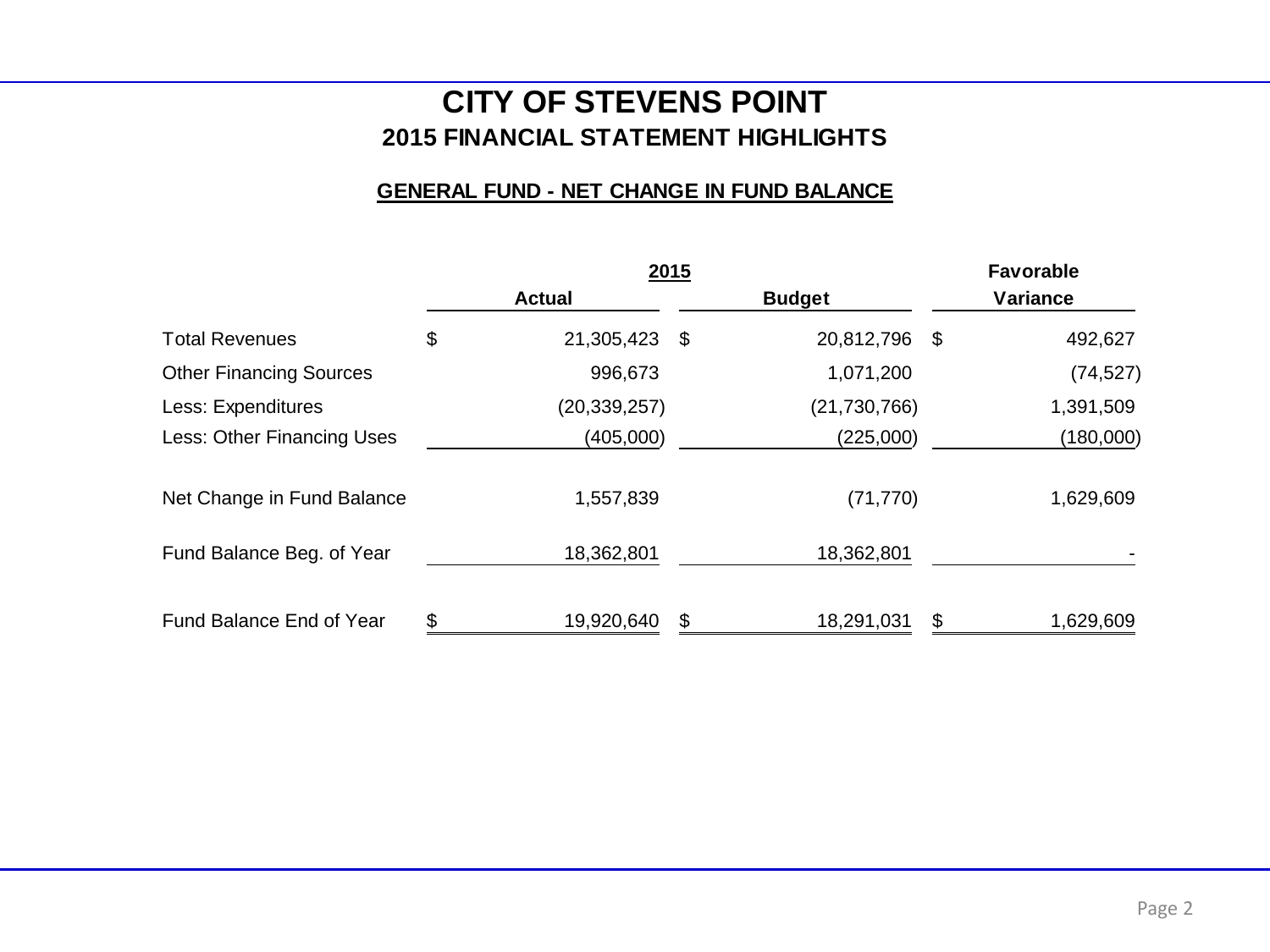### **DETAILS OF GENERAL FUND BALANCE**

| Nonspendable                                                                                                                                                                           | 2015        |
|----------------------------------------------------------------------------------------------------------------------------------------------------------------------------------------|-------------|
| includes fund balance amounts that cannot be spent either because they are not in spendable form or<br>because legal or contractual requirements require them to be maintained intact. | \$5,998,784 |
| Restricted                                                                                                                                                                             |             |
| includes fund balance amounts that can be spent only for the specific purposes stipulated by an external source.                                                                       | 21,352      |
| Committed                                                                                                                                                                              |             |
| includes fund balance amounts constrained for specific purposes that are internally imposed by government<br>through formal action of the governing body.                              |             |
| Assigned<br>includes spendable fund balance amounts that are intended to be used for specific purposes that are not<br>considered restricted or committed.                             | 3,012,394   |
| Unassigned<br>includes residual positive fund balance within the general fund which has not been classified within the other                                                           |             |
| above mentioned categories.                                                                                                                                                            | 10,888,110  |
| <b>Total General Fund Balance</b>                                                                                                                                                      | 19,920,640  |



### **General Fund Balance**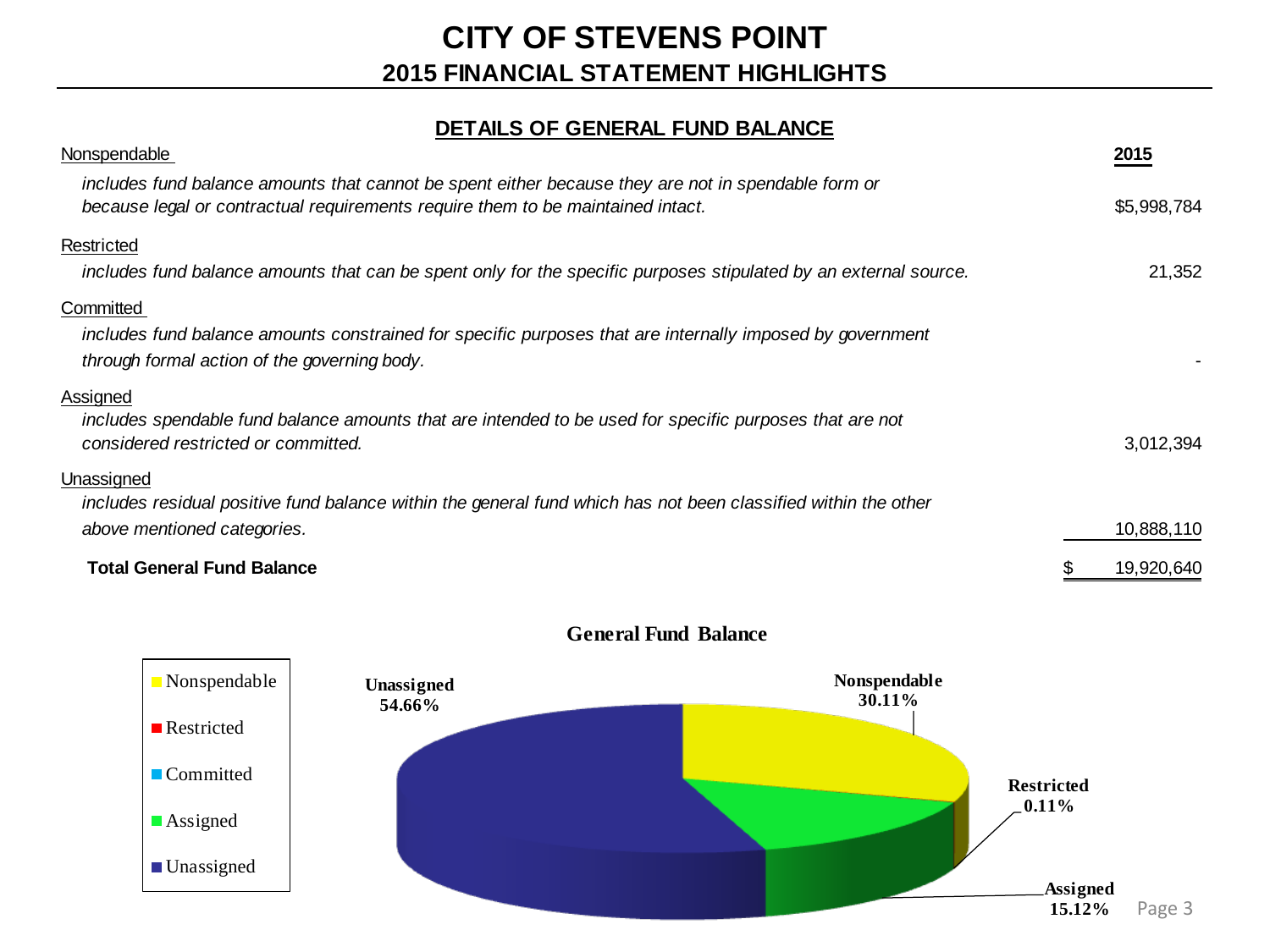### **ANALYSIS OF GENERAL FUND BALANCE**

|                                               | 2011       | 2012       | 2013       | 2014       | 2015       |
|-----------------------------------------------|------------|------------|------------|------------|------------|
| <b>Unassigned Fund Balance</b>                | 11,676,027 | 11,126,592 | 10,912,994 | 11,593,873 | 10,888,110 |
| GF Actual Subsequent Years Expenditure Budget | 21.937.007 | 21,749,259 | 21.521.298 | 21.955.766 | 22,182,082 |
| % of expenditures                             | 53.23%     | 51.16%     | 50.71%     | 52.81%     | 49.09%     |

53.23% 51.16% 50.71% 52.81% 49.09% 28.81% **31.22%** 32.58% 30.15% 15.00% 20.00% 25.00% 30.00% 35.00% 40.00% 45.00% 50.00% 55.00% 60.00% 2011 2012 2013 2014 2015 **as a Percentage of Expenditures** General Fund Actual GFOA recommended minimum Reference - Median

**Unreserved or Unrestricted General Fund Balance** 

GFOA recommended range for % of expenditures: no less than 2 months of regular GF operating expenditures Acceptable range per city policy: 4-6 months of the following year's budgeted general fund expenditures

Reference values for the population range: 17,500 to 30,000 generated from 2011-2014 Baker Tilly municipal client data for Wisconsin.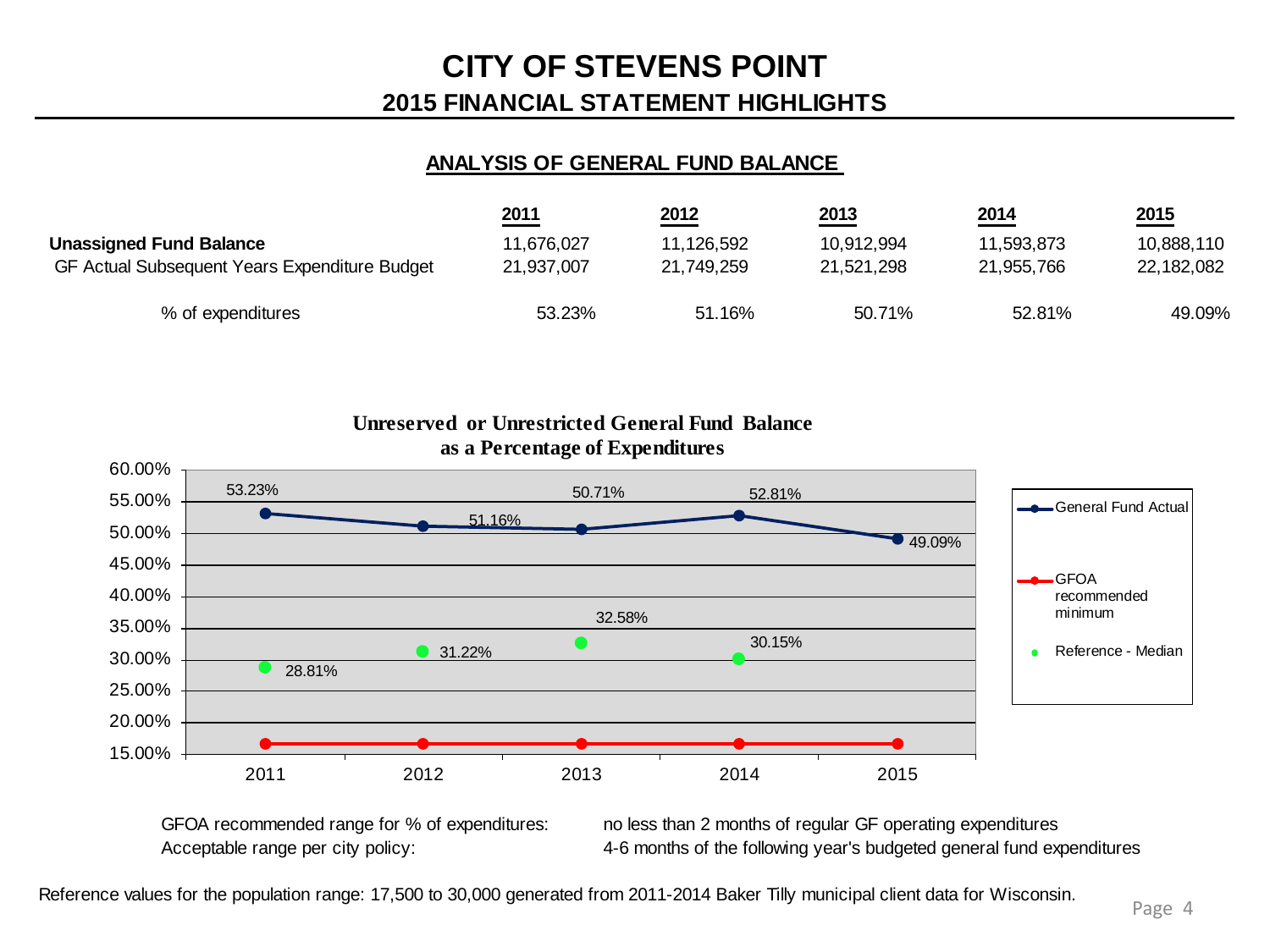### **GENERAL OBLIGATION DEBT OUTSTANDING**

|                                            |                      | 2011             |   | 2012       |    | 2013       |      | 2014       |      | 2015       |
|--------------------------------------------|----------------------|------------------|---|------------|----|------------|------|------------|------|------------|
| Total General Obligation (G.O.) Debt (net) |                      |                  |   |            |    |            |      |            |      |            |
| City                                       |                      | \$<br>28,446,246 | S | 28,982,272 | S  | 33,530,027 | S    | 31.944.111 | \$.  | 28,869,176 |
| <b>Utilities</b>                           |                      | 1,155,744        |   | 1,996.814  |    | 1,908,187  |      | 1,801,663  |      | 1,678,055  |
| <b>TOTAL</b>                               |                      | 29,601,990       |   | 30,979,086 |    | 35,438,214 |      | 33,745,774 |      | 30,547,231 |
| <b>Population</b>                          |                      | 26.717           |   | 26.717     |    | 26.670     |      | 26.673     |      | 26,658     |
| G.O. Debt Capacity                         |                      | \$<br>77,426,855 | S | 74,429,455 | \$ | 76,148,020 | S    | 83,248,635 | -\$  | 87,019,990 |
|                                            | G.O. debt per capita | \$<br>$1,108$ \$ |   | $1,160$ \$ |    | 1.329      | - \$ | 1.265      | - \$ | 1.146      |
| % of debt limit                            |                      | 38%              |   | 42%        |    | 47%        |      | 41%        |      | 35%        |



2011-2013 Reference values for the population range: 17,500 to 30,000 taken from *MunicpalFacts15* publication by the Wisconsin Taxpayers Alliance, 20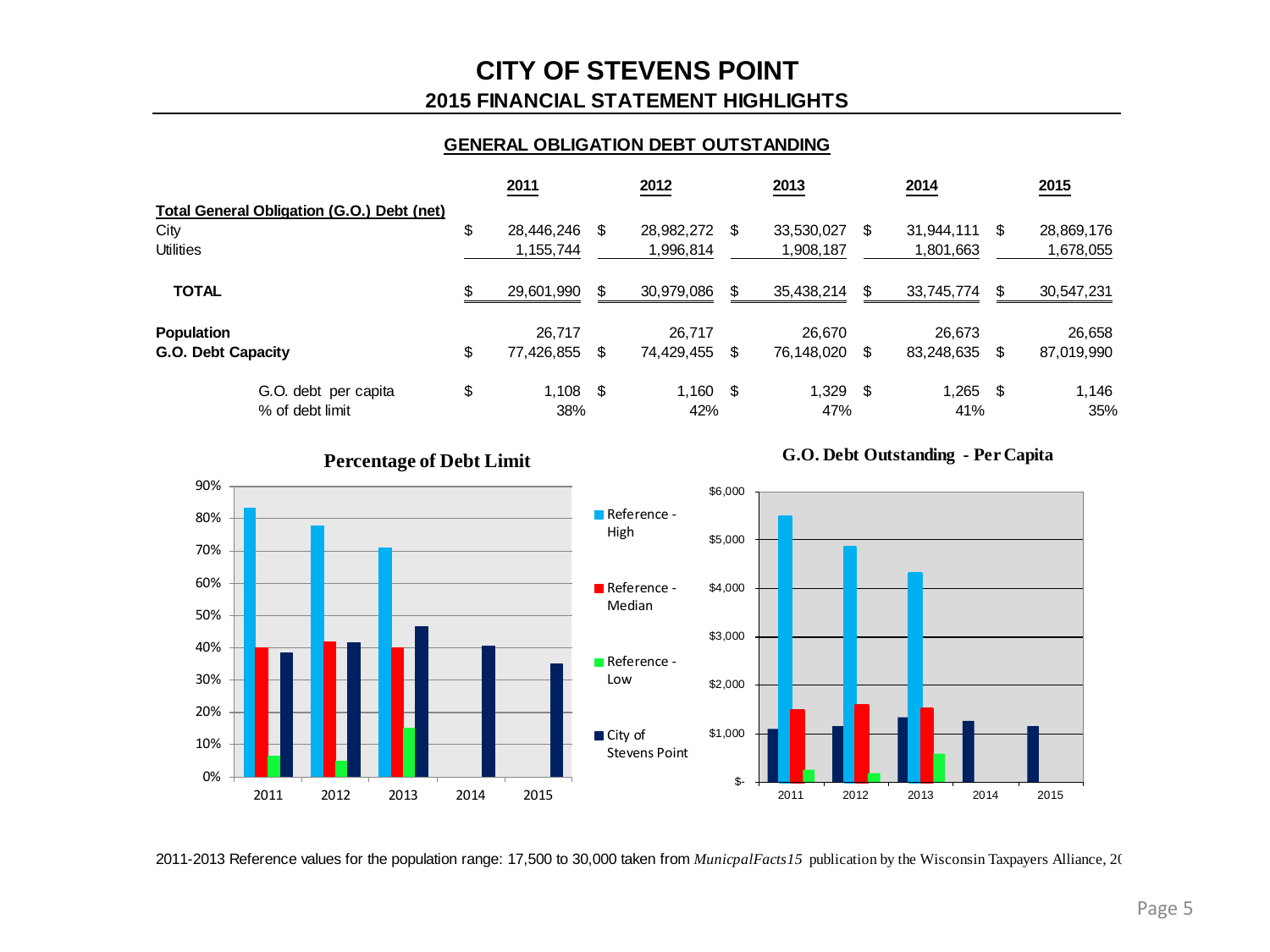### **2015 FINANCIAL STATEMENT HIGHLIGHTS CITY OF STEVENS POINT**

#### **ANALYSIS OF DEBT SERVICE - GOVERNMENTAL FUNDS**

|                                                  | 2011                |    | 2012          |   | 2013        |     | 2014         |      | 2015        |
|--------------------------------------------------|---------------------|----|---------------|---|-------------|-----|--------------|------|-------------|
| <b>Total Debt Service</b>                        |                     |    |               |   |             |     |              |      |             |
| Principal                                        | \$<br>5,100,924 \$  |    | 2,771,974 \$  |   | 3,272,245   | -\$ | 3,955,916 \$ |      | 4,284,935   |
| Interest                                         | 849,795             |    | 1,039,973     |   | 1,039,205   |     | 1,013,820    |      | 909,828     |
| <b>TOTAL</b>                                     | 5,950,719           | S  | 3,811,947     | S | 4,311,450   | S   | 4,969,736    | S    | 5, 194, 763 |
| <b>Total Non-Capital Expenditures</b>            |                     |    |               |   |             |     |              |      |             |
| Total governmental funds expenditures            | \$<br>35,316,197 \$ |    | 35,458,322 \$ |   | 33,884,974  | \$  | 31,612,597   | - \$ | 30,782,914  |
| Less: capital outlay                             | (2,726,417)         |    | (4,341,670)   |   | (4,931,942) |     | (3,739,571)  |      | (2,046,001) |
| <b>TOTAL NON-CAPITAL EXPENDITURES</b>            | \$<br>32,589,780    | \$ | 31,116,652    |   | 28,953,032  | \$  | 27,873,026   | \$.  | 28,736,913  |
| % of debt service to<br>non-capital expenditures | 18.26%              |    | 12.25%        |   | 14.89%      |     | 17.83%       |      | 18.08%      |

#### **Debt Service to Non-Capital Expenditures**



Reference values for the population range: 17,500 to 30,000 generated from 2011-2014 Baker Tilly municipal client data for Wisconsin.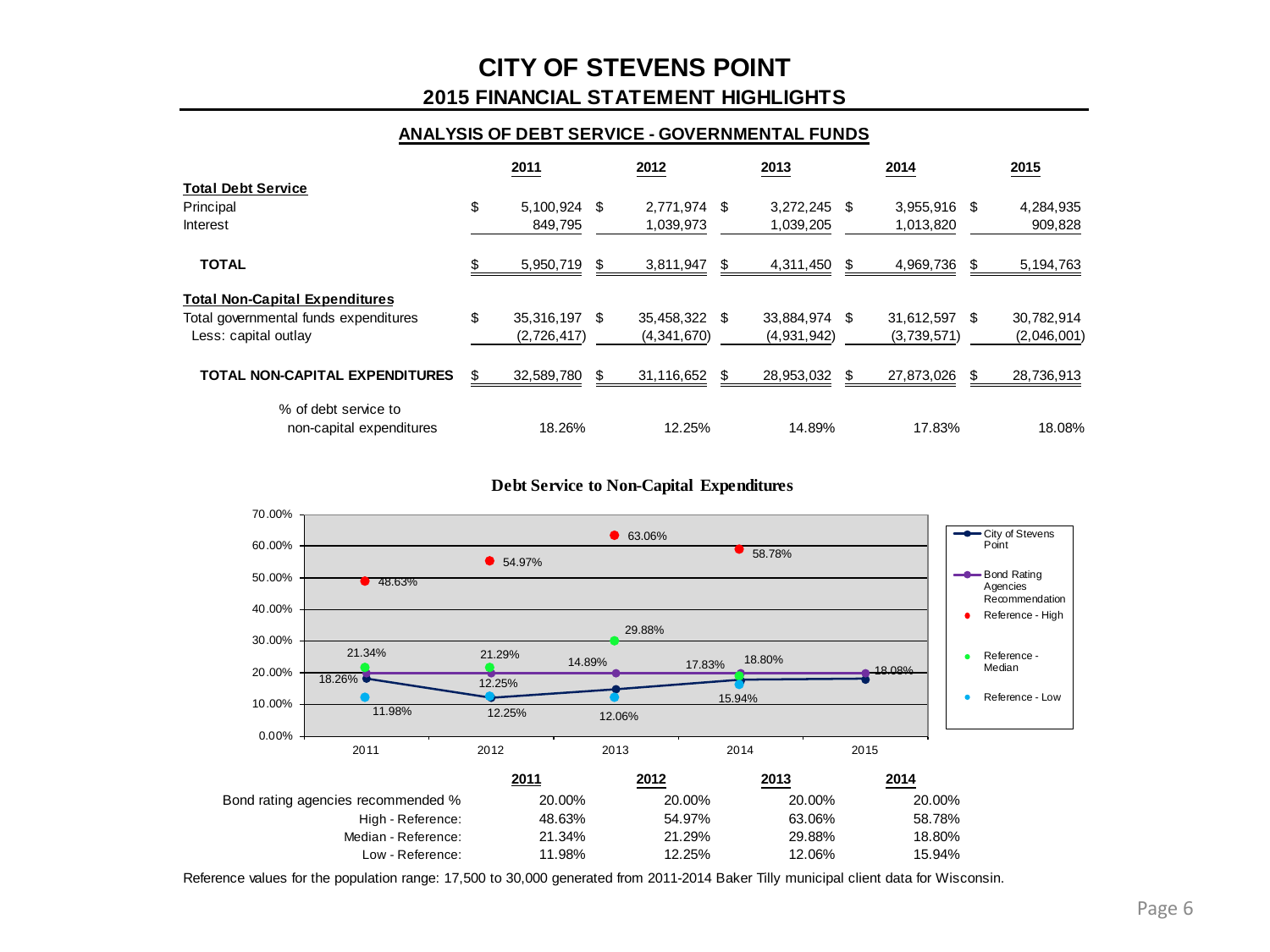#### **HISTORICAL SUMMARY OF TAX INCREMENTAL FINANCING DISTRICTS FROM DATE OF CREATION THROUGH DECEMBER 31, 2015**

|                                                                       | <b>TIF District No. 5</b> | %      | TIF District No. 6  | $\%$ |
|-----------------------------------------------------------------------|---------------------------|--------|---------------------|------|
| Sources of funds                                                      |                           |        |                     |      |
| Tax increments                                                        | \$<br>2,393,127           | 96% \$ | 337,980             | 3%   |
| Exempt computer aid                                                   | 89,521                    | 4%     | 276,155             | 2%   |
| Intergovernmental                                                     |                           | 0%     | 784,500             | 6%   |
| Investment income and miscellaneous                                   | 4                         | 0%     | 867,216             | 6%   |
| Transfer In                                                           |                           | 0%     | 3,000               | 0%   |
| Premium on bonds                                                      |                           | 0%     | 13,521              | 0%   |
| Capital lease issued                                                  |                           | 0%     | 140,000             | 1%   |
| Long-term debt issued                                                 |                           | 0%     | 10,944,945          | 82%  |
| <b>TOTAL</b>                                                          | \$<br>2,482,652           | 100%   | \$<br>13,367,317    | 100% |
| <b>Uses of Funds</b>                                                  |                           |        |                     |      |
| Capital expenditures                                                  | 2,115,384                 | 97%    | 12,309,846          | 70%  |
| Administration                                                        | 56,586                    | 3%     | 141,212             | 1%   |
| Discount on long-term debt                                            |                           | 0%     | 47,720              | 0%   |
| <b>Transfer Out</b>                                                   |                           | 0%     |                     | 0%   |
| Debt issuance costs                                                   |                           | 0%     | 75,344              | 0%   |
| Interest on debt                                                      |                           | 0%     | 1,471,296           | 8%   |
| Principal on lease obligation                                         |                           | 0%     | 30,000              | 0%   |
| Principal on long-term debt                                           |                           | 0%     | 3,537,140           | 20%  |
| <b>TOTAL</b>                                                          | \$<br>2,171,970           | 100%   | \$<br>17,612,558    | 100% |
| TIF Fund Balance (deficit) - December 31, 2015                        | \$<br>310,682             |        | \$<br>(4, 245, 241) |      |
| <b>Calculation of Net Cost Recoverable through TIF Increments</b>     |                           |        |                     |      |
| General obligation debt/lease outstanding                             | \$                        |        | \$<br>7,517,805     |      |
| Less TIF Fund Balance / Add Fund Balance deficit - December 31, 2015  | (310, 682)                |        | 4,245,241           |      |
| Net cost (recovered) recoverable through TIF increments - December 3' | \$<br>(310, 682)          |        | \$<br>11,763,046    |      |
| <b>Creation date:</b>                                                 | May 16, 2005              |        | May 15, 2006        |      |
| Last date to incur project costs:                                     | May 16, 2027              |        | May 15, 2028        |      |
| Last year to collect increment:                                       | 2033                      |        | 2033                |      |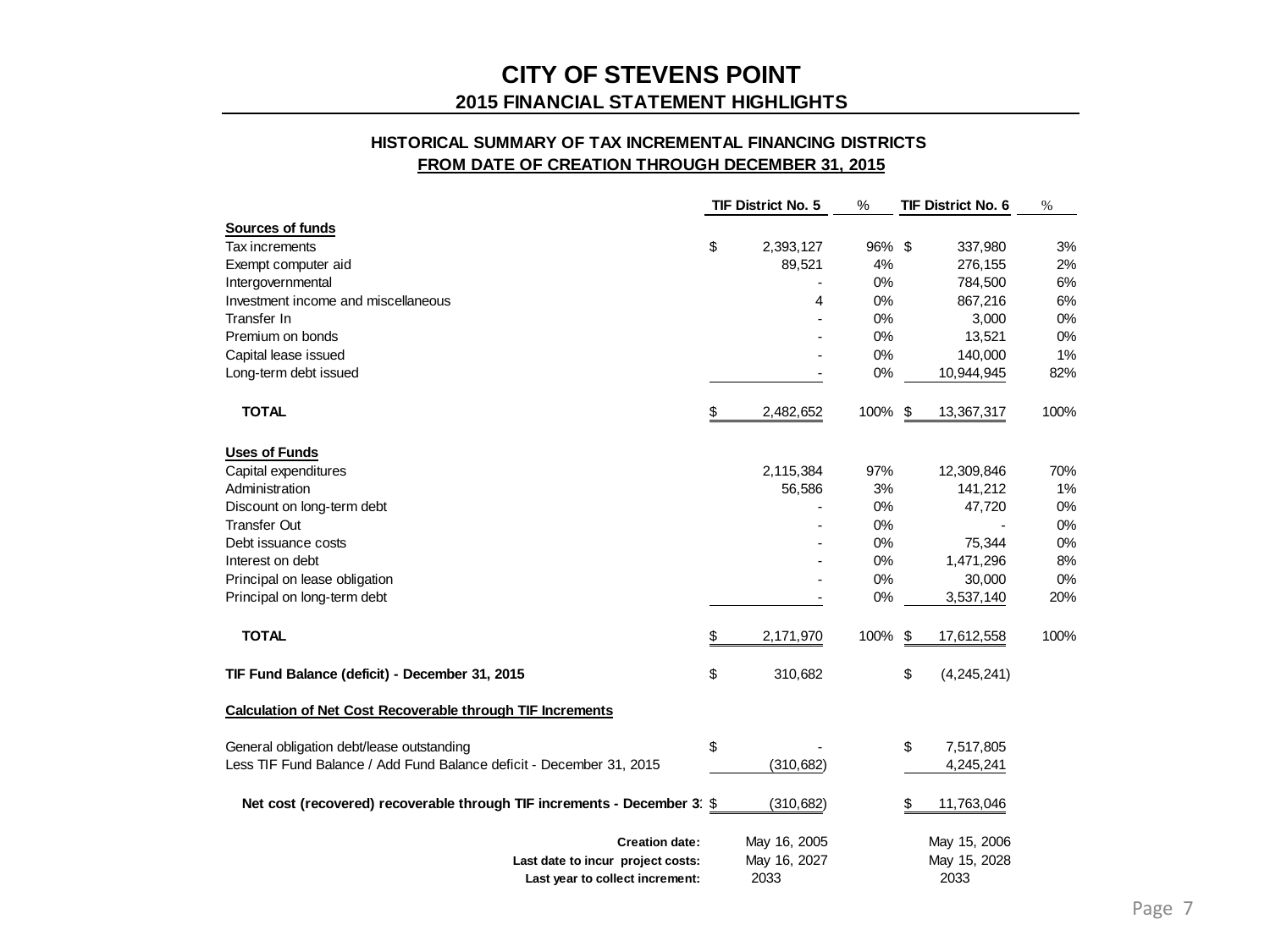|                                                                         |     | <b>TIF District No. 7</b> | $\%$    | <b>TIF District No. 8</b> | $\%$    | TIF District No. 9 | $\%$ |
|-------------------------------------------------------------------------|-----|---------------------------|---------|---------------------------|---------|--------------------|------|
| <b>Sources of funds</b>                                                 |     |                           |         |                           |         |                    |      |
| Tax increments                                                          | \$  | 3,286,392                 | 40% \$  |                           | 0% \$   | 143,700            | 4%   |
| Exempt computer aid                                                     |     | 197,046                   | 2%      | 60,049                    | 100%    |                    | 0%   |
| Intergovernmental                                                       |     |                           | 0%      |                           | 0%      |                    | 0%   |
| Investment income and miscellaneous                                     |     | 13,838                    | $0\%$   | 9                         | 0%      | 1,000,858          | 28%  |
| Transfer In                                                             |     |                           | 0%      |                           | 0%      |                    | 0%   |
| Premium on bonds                                                        |     |                           | 0%      |                           | 0%      | 34,830             | 1%   |
| Capital lease issued                                                    |     |                           | 0%      |                           | 0%      |                    |      |
| Long-term debt issued                                                   |     | 4,690,000                 | 57%     |                           | 0%      | 2,350,000          | 67%  |
| <b>TOTAL</b>                                                            | \$. | 8,187,276                 | 100% \$ | 60,058                    | 100% \$ | 3,529,388          | 100% |
| <b>Uses of Funds</b>                                                    |     |                           |         |                           |         |                    |      |
| Capital expenditures                                                    |     | 5,332,090                 | 68%     | 431,167                   | 98%     | 2,436,962          | 87%  |
| Administration                                                          |     | 77,407                    | 1%      | 6,927                     | 2%      | 2,603              | 0%   |
| Discount on long-term debt                                              |     |                           | 0%      |                           | 0%      |                    | 0%   |
| <b>Transfer Out</b>                                                     |     | 3,000                     | $0\%$   |                           | $0\%$   |                    | 0%   |
| Debt issuance costs                                                     |     | 85,954                    | 1%      |                           | 0%      | 112,344            | 4%   |
| Interest on debt                                                        |     | 1,168,182                 | 15%     |                           | 0%      | 58,220             | 2%   |
| Principal on lease obligation                                           |     |                           | 0%      |                           | 0%      |                    |      |
| Principal on long-term debt                                             |     | 1,185,000                 | 15%     |                           | 0%      | 180,000            | 6%   |
| <b>TOTAL</b>                                                            |     | 7,851,633                 | 100%    | \$<br>438,094             | 100%    | \$<br>2,790,129    | 100% |
| TIF Fund Balance (deficit) - December 31, 2015                          | \$  | 335,643                   |         | \$<br>(378,036)           |         | \$<br>739,259      |      |
| <b>Calculation of Net Cost Recoverable through TIF Increments</b>       |     |                           |         |                           |         |                    |      |
| General obligation debt outstanding                                     | \$  | 3,505,000                 |         | \$                        |         | \$<br>2,170,000    |      |
| Less TIF Fund Balance / Add Fund Balance deficit - December 31, 2015    |     | (335, 643)                |         | 378,036                   |         | (739, 259)         |      |
| Net cost (recovered) recoverable through TIF increments - December 3 \$ |     | 3,169,357                 |         | 378,036<br>\$             |         | 1,430,741<br>\$    |      |
| <b>Creation date:</b>                                                   |     | April 30, 2008            |         | May 17, 2010              |         | January 1, 2013    |      |
| Last date to incur project costs:                                       |     | April 30, 2023            |         | May 15, 2025              |         | May 20, 2028       |      |
| Last year to collect increment:                                         |     | 2028                      |         | 2030                      |         | 2033               |      |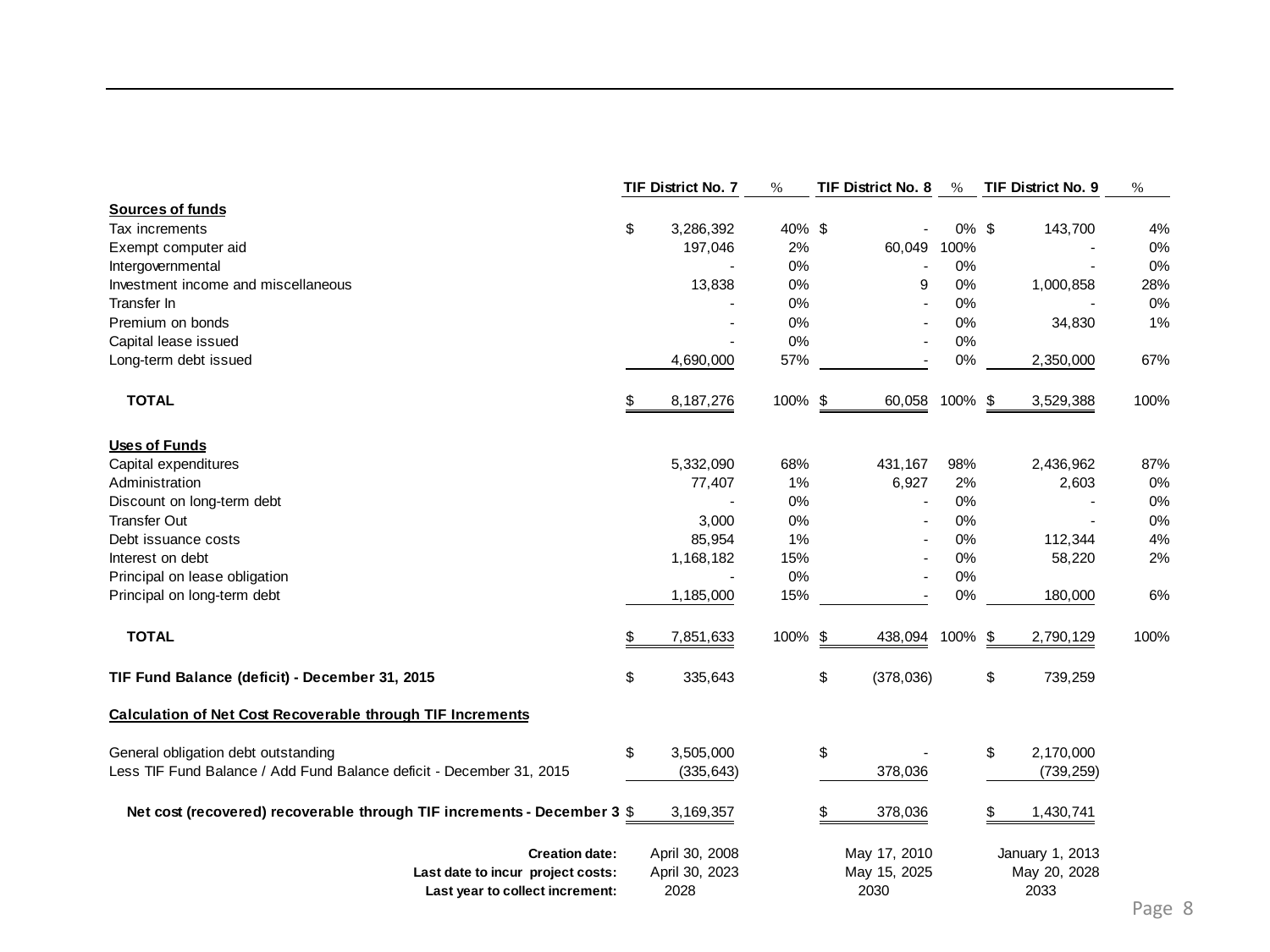

|                                                        | 2014        | 2015        |
|--------------------------------------------------------|-------------|-------------|
| <b>Operating Revenues</b>                              | \$4,303,881 | \$4,020,784 |
| <b>Operating Expenses</b><br>Operation and maintenance | 1,795,851   | 1,767,625   |
| Depreciation                                           | 1,147,296   | 1,148,553   |
| Total                                                  | 2,943,147   | 2,916,178   |
| Operating Income                                       | \$1,360,734 | \$1,104,606 |

### **What it means...**

Water revenues decreased in 2015 compared to 2014 mainly due to a bad debt write off of a large industrial customer. Operation and maintenance costs decreased slightly compared to the prior year which slightly offset the decrease in revenues.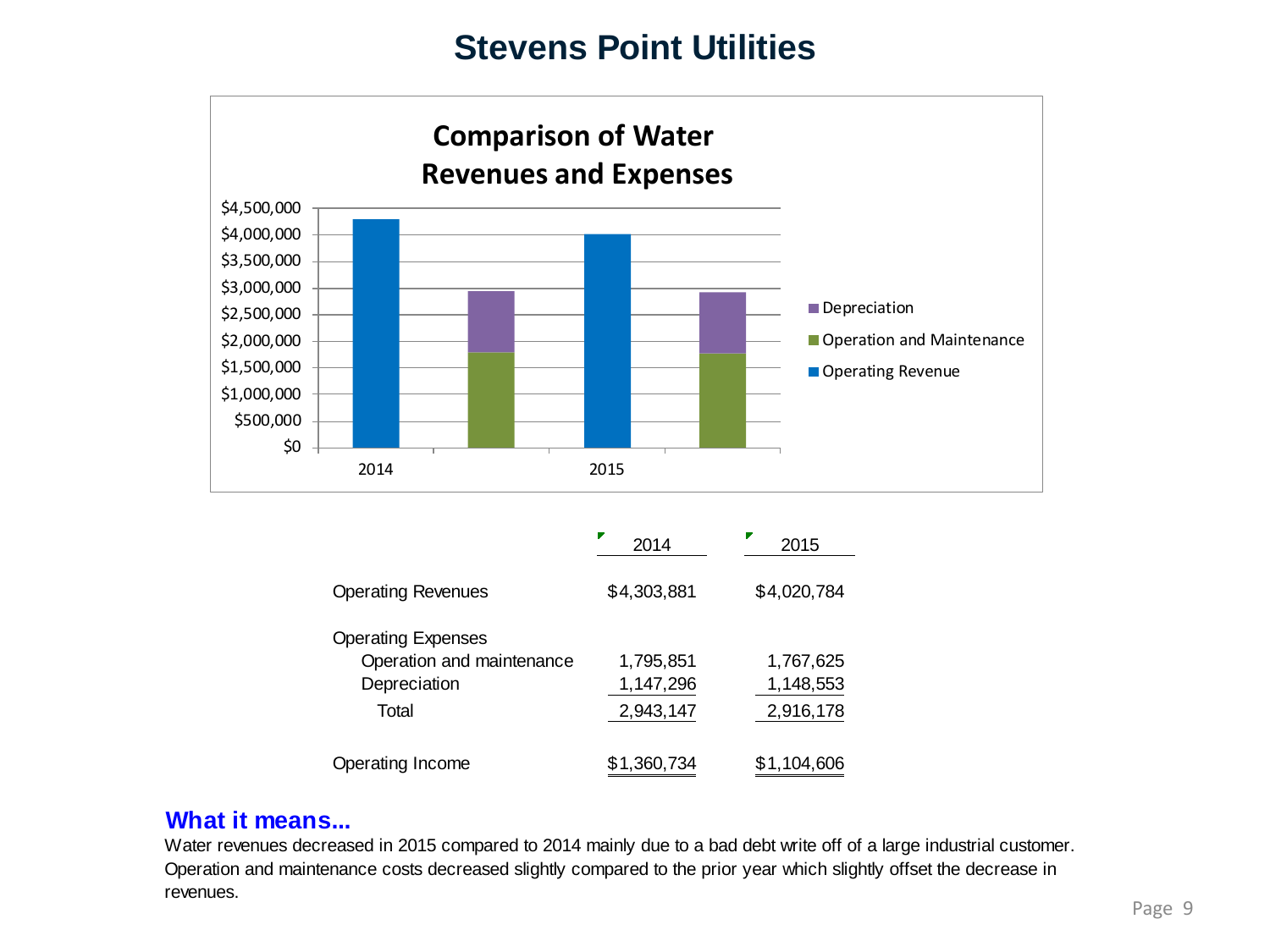

|                           | 2014        | 2015        |
|---------------------------|-------------|-------------|
| <b>Operating Revenues</b> | \$4,298,773 | \$4,282,252 |
| <b>Operating Expenses</b> |             |             |
| Operation and maintenance | 1,783,985   | 2,171,237   |
| Depreciation              | 1,017,887   | 1,092,890   |
| Total                     | 2,801,872   | 3,264,127   |
| Operating Income          | \$1,496,901 | \$1,018,125 |

### **What it means...**

Operating revenues slightly decreased in 2015 compared to 2014. Operation and maintenance expenses increased 22% from 2014 mainly due to higher maintenance costs for collection systems due to sewer lining work. These two factors contributed to the decrease in operating income for 2015.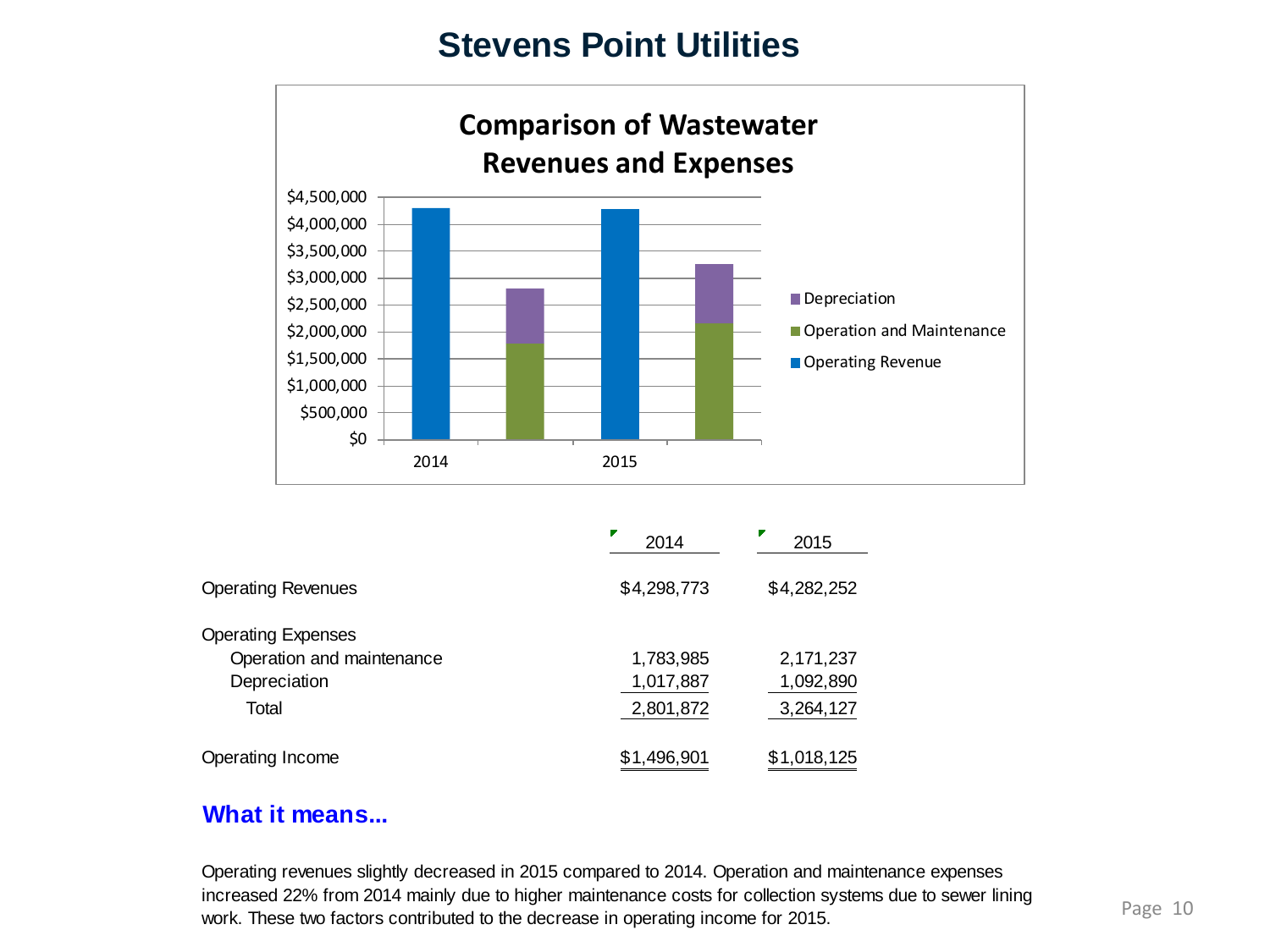

|                           | 2014        | 2015        |
|---------------------------|-------------|-------------|
| <b>Operating Revenues</b> | \$1,308,975 | \$1,302,352 |
| <b>Operating Expenses</b> |             |             |
| Operation and maintenance | 564,683     | 580,725     |
| Depreciation              | 332,005     | 353,030     |
| Total                     | 896,688     | 933,755     |
| Operating Income          | 412,287     | 368,597     |

### **What it means...**

The stormwater utility was established in 2013. The rates charged generated sufficient operating revenues to recover the operating expenses incurred for both 2014 and 2015. The decrease in operating income was due to an increase in operation and maintenance expenses mainly due to a slight increase in maintenance costs as well as an increase in depreciation.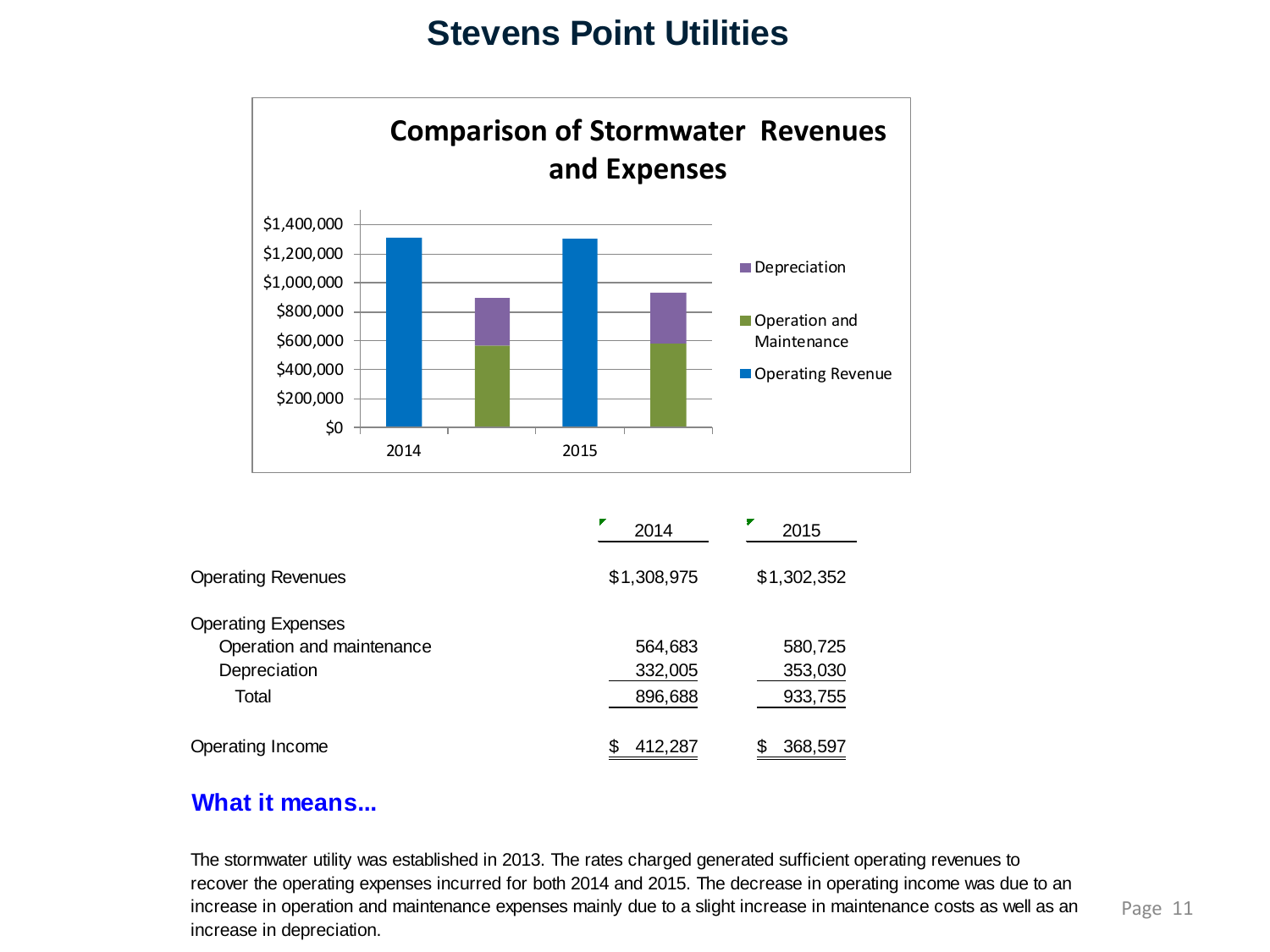

|                                                 | 2014         | 2015          |
|-------------------------------------------------|--------------|---------------|
| <b>Operating Revenues</b>                       | 351,136<br>S | 363,980<br>\$ |
| City of Stevens Point and other local subsidies | 686,203      | 424,197       |
| State subsidies                                 | 485,522      | 230,102       |
| Federal subsidies                               | 533,100      | 626,032       |
| Total                                           | 2,055,961    | 1,644,311     |
| Operation and maintenance                       | 1,771,465    | 1,774,353     |
| Net Result of Operations*                       | 284.496      | (130, 042)    |

### **What it means...**

The transit department had a \$412,000 decrease in their operating and non-operating revenues in 2015 versus 2014.

\*This excludes depreciation, capital contributions and debt service.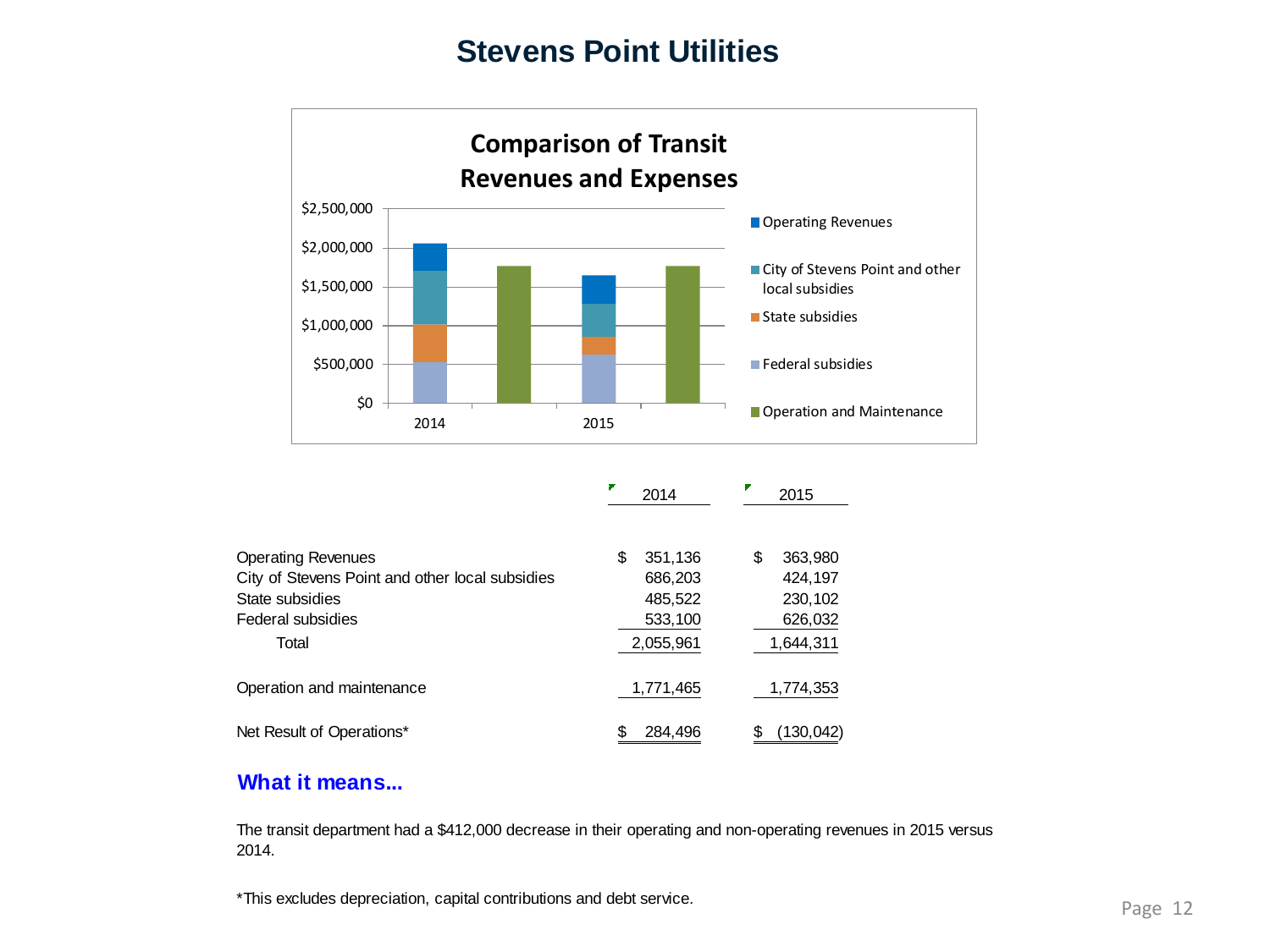

|                                                    | ₽<br>2014                 | 2015                      |
|----------------------------------------------------|---------------------------|---------------------------|
| <b>Operating Revenues</b><br><b>Property Taxes</b> | 379,350<br>SS.<br>202,000 | 349,595<br>\$.<br>150,000 |
| Total                                              | 581,350                   | 499,595                   |
| <b>Operating Expenses</b>                          |                           |                           |
| Operation and maintenance                          | 555,188                   | 406,684                   |
| Depreciation                                       | 400,804                   | 409,089                   |
| Total                                              | 955,992                   | 815,773                   |
| Net Result of Operations                           | (374,642                  | (316,178)                 |

### **What it means...**

The results of operations are relatively close to a break-even excluding depreciation, which is a non-cash item.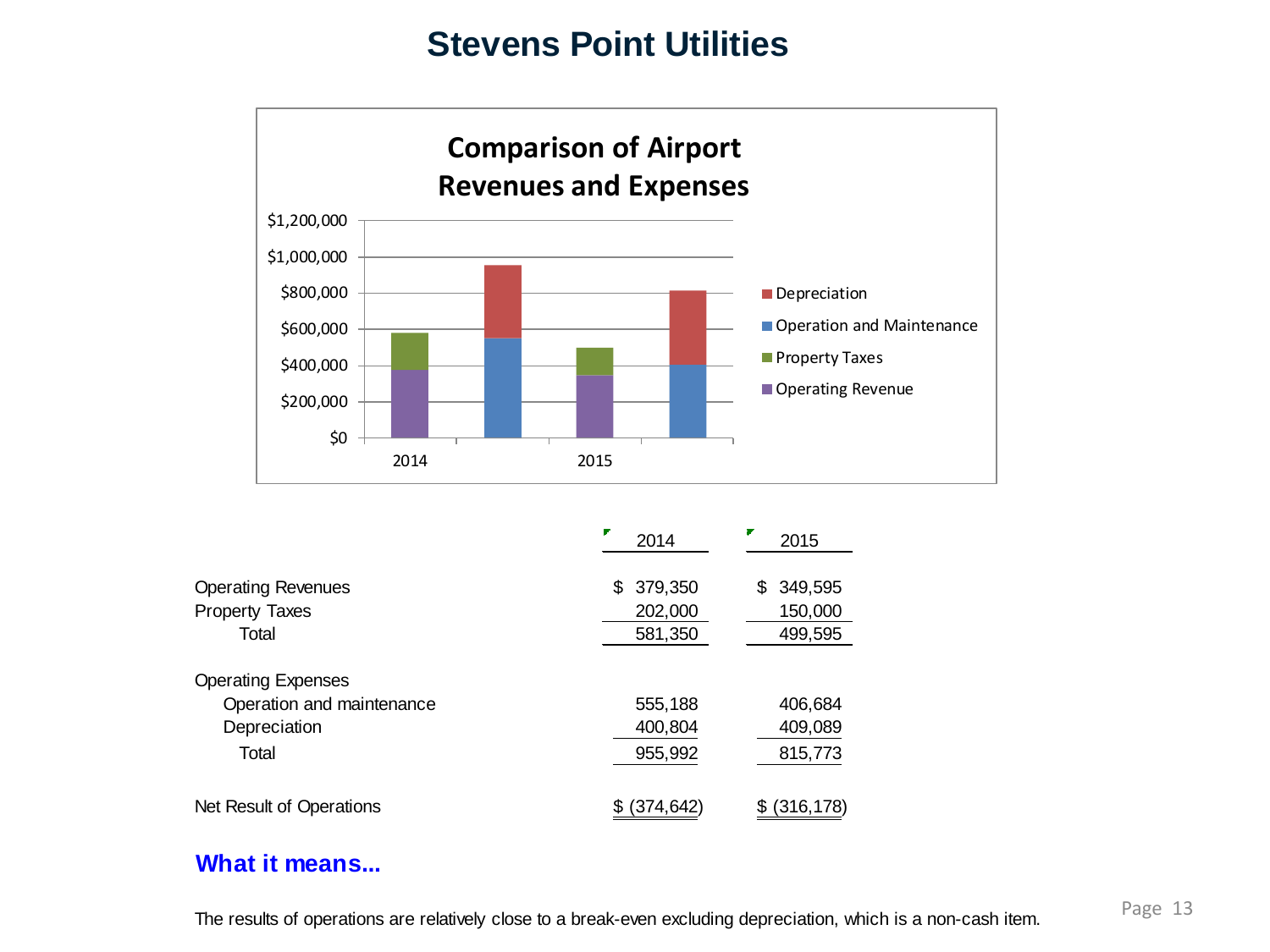

|                                                                                                                        | Water                                               | Wastewater                                          |
|------------------------------------------------------------------------------------------------------------------------|-----------------------------------------------------|-----------------------------------------------------|
| <b>Operating Revenues</b><br>Investment Income<br>Miscellaneous non-operating income (expense)<br>Less: O & M Expenses | \$<br>4,020,784<br>12.425<br>(4,938)<br>(1,767,625) | \$<br>4,282,252<br>4.739<br>71,581<br>(2, 171, 237) |
| <b>Computed Net Earnings</b>                                                                                           | 2,260,646                                           | 2,187,335                                           |
| <b>Highest Annual Debt Service</b><br>Coverage Factor                                                                  | 706,752<br>1.10                                     | 667,516<br>1.25                                     |
| <b>Required Net Earnings</b>                                                                                           | \$<br>777,427                                       | 834,395                                             |
| Difference                                                                                                             | 1,483,219<br>\$                                     | 1,352,940                                           |
| Coverage                                                                                                               | 3.20                                                | 3.28                                                |

#### **What it means….**

The water department bond resolution requires that earnings from the system be greater than 1.10 times the highest annual debt service.

The wastewater department bond resolutions require that earnings from the system be greater than 1.25 times the revenue bond annual debt service based on the bond year.

Both departments have met their requirement as shown above.